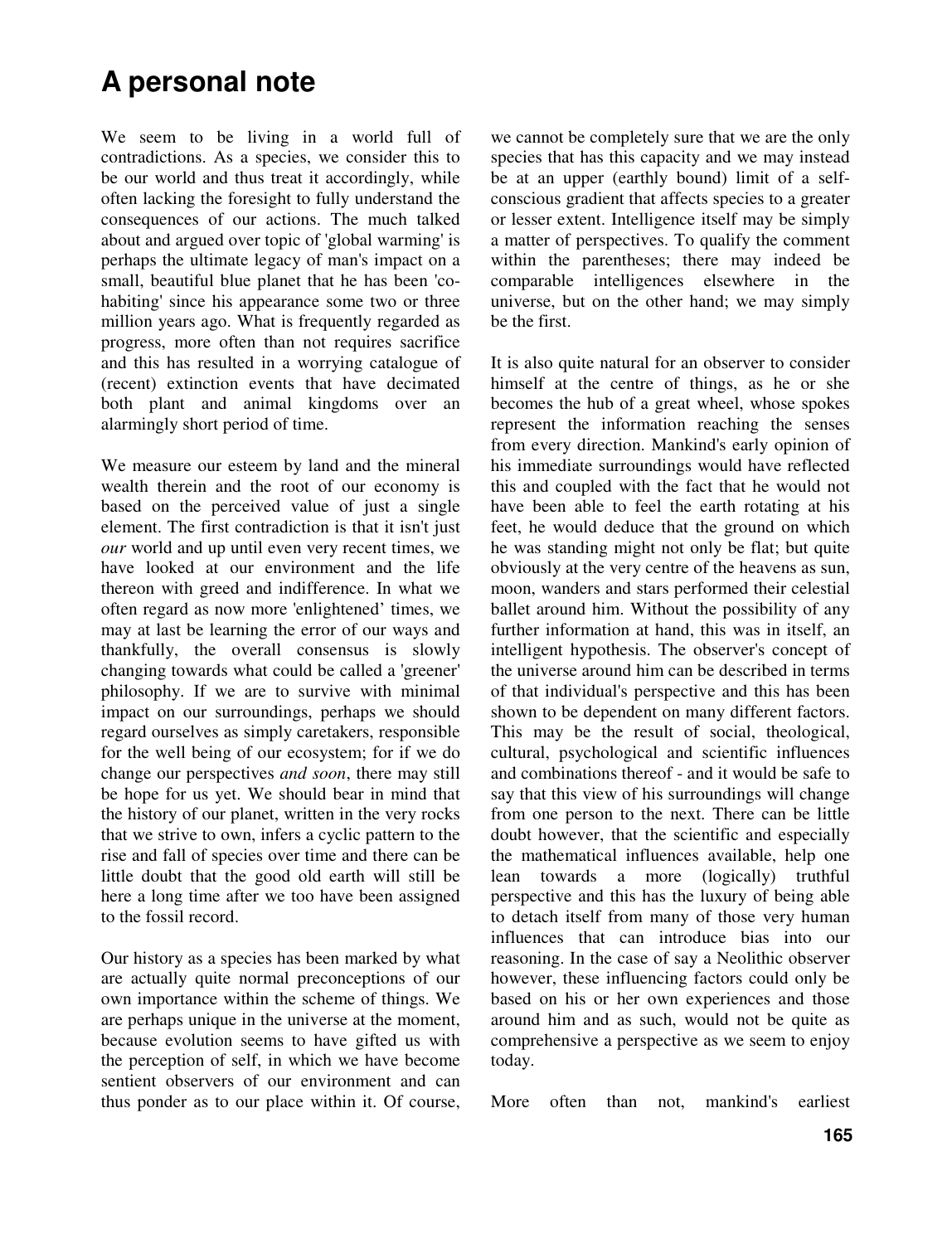descriptions of the world around him have included a deity of one kind or another and this too, would be quite a natural deduction in itself. Our forefathers were no different to ourselves in seeking what we would call 'cause and effect' and once again, these conclusions can only be based on experience. Without the appropriate tools with which to explore the micro and the macro, it would be difficult to appreciate the truth when one is still oblivious to the apparent complexities of the microcosm - or indeed, the dynamics of the stars above. Slowly though, man's experiences broadened as knowledge began to accumulate. It was soon passed from generation to generation and the invention of the written word in its many forms was perhaps the medium that really started this ball rolling. Our perspectives change over time - as they should - for the more we learn about our surroundings, the closer to the truth must we surely be drawn. It has not been the easiest of paths to tread however; as old doctrines seldom go quietly and there has always been an uneasy association between power and convention. New ideas can be uncomfortable for those who hold the reins and woe betide any who dare upset the *status quo*. Our history is peppered with calls of heresy; disbelief, ridicule or worse and more than just a few have paid the ultimate price for trying to communicate their new ideas. Thankfully, it's a little easier now, but we should spare a moment to remember that there still remain corners of our world, where new ideas can *still* seriously damage your health.

There are dangers with new ideas too and this has everything to do with the way we try to define the world in the first place. Convention can and does work for the most part, for it can provide the 'yard-stick' by which logic and common-sense are nurtured and encouraged to prevail. What may be called 'the scientific approach' in very simple terms clearly has its merits and one need only look at our progress since the days of Galileo to realise that this particular philosophy is perhaps the best approach we currently have. New ideas must be open to criticism, but by the same token, so too should the convention they are attempting to replace and literal (and often verbal) games of ping-pong frequently banter the arguments to-

and-fro, for and against; in a battle of wills that often stalls our ultimate search for the truth. We must be careful however and try to let common sense as well as logic win through in the end. Mathematical argument is still perhaps the best way of describing our world, but there are clear dangers here too. There can be little argument as to its power within our every day lives, as the complexity of our twenty-first century clearly demonstrates. Our society's dependence on science and technology is so obviously based on the description and the manipulation of natural laws and mathematics is - and will always remain, one of our most powerful of tools. This is fine for the real world around us, for in every day terms it is this manipulation, mainly through experimentation and observation; that has provided us with the means to harness some of nature's natural wonders and use them to our own advantage. The electro-magnetic spectrum is a good example of this, for without *its* experimentation and manipulation, it is difficult to imagine a modern technological society existing at all.

Moving a little further a field, out into the realm of the planets, stars and the galaxies we observe in our night sky, mathematics still triumphs; as even in the opening decades of the twenty-first century, Newton's laws still hold firm (although there has always been a problem trying to apply his laws to multiple systems) and Einstein's relativity is still something else. Both are still taught in schools and colleges around the world, even though the youngest of these stalwarts is now more or less a hundred years old; a tribute surely, to two giant intellects. Within the realm of the macro then, we seem to have inherited what can only be described as simple, elegant and often beautiful mathematical terms with which to describe the world around us and it is often the relationship between the components that make up these descriptions, that is both simple, elegant and very profound - as Einstein's  $E=mc^2$  surely testifies. It would not seem unreasonable to make the assumption that the very nature of our universe can indeed be described with mathematical insight and it also seems that the closer to the truth that any particular theory gets,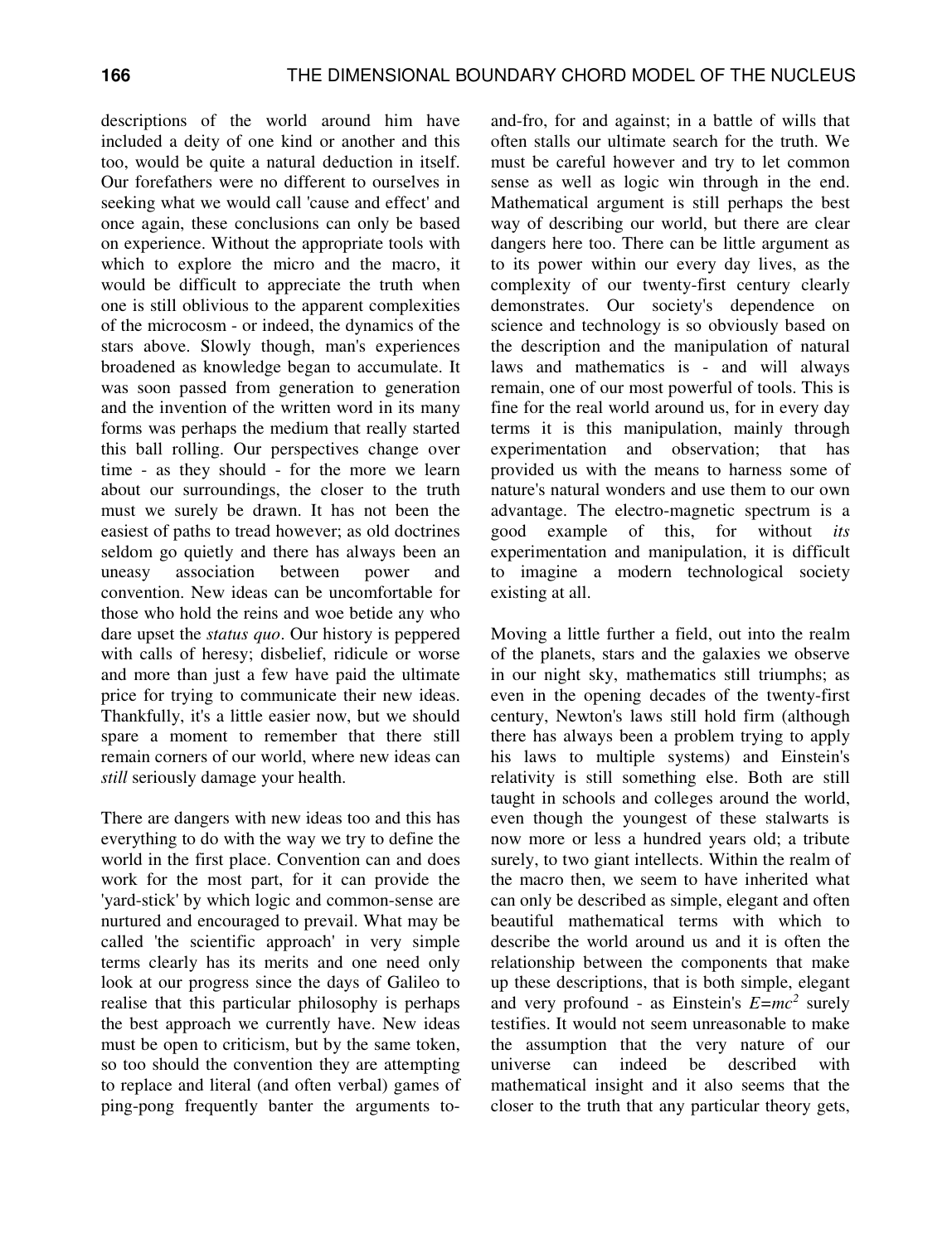the more simplistic and elegant is the mathematical result. The relationship between described phenomena seems to be all-important. This assumption begins to break down however, when smaller and smaller scales are invoked. One of the most annoying consequences of this, is that the smaller the scale, the more difficult the observation and thus experimentation. It is here that things start to get complicated.

The real problem with smaller and smaller scales is that we end up not being able to see what we are trying to look at in the first place and this obviously makes our descriptive efforts difficult to say the least. All isn't quite lost however, because we are often able to examine by inference, as certain interactions between such tiny bodies often produce measurable phenomena in their own right and this is frequently, the only form of examination we have. The trick here is in trying to determine just how these interactions (such as particle collisions within cloud chambers or particle accelerators), can help us in our description of such minute subjects and this has sometimes required a bit of educated guess-work.

As if trying to examine the atom wasn't bad enough, attempts at probing its nucleus must have seemed nigh-on impossible to early researchers, when they eventually realised that such an entity was probably located at the atom's core. There were however, some brilliant minds already working on possible solutions to these headaches and it must have seemed inevitable that new descriptive tools were required when probing at such unbelievably tiny scales. It was certainly new territory. Then, at the turn of the last century, along came Max Planck *et al* - and the rest as they say, is history.

Mathematics was thus able to triumph again and quantum theory and its now many branches, evolved to become the new descriptive tool in our examination of the very small. You still couldn't actually see what you were trying to examine, but it was now possible to speculate about what might be going on there. It more or less became a whole new science unto itself as this evolution matured over the years. There were some unforeseen

repercussions however, because on the one hand you had quite adequate descriptions of the very large; encompassing classical, Newtonian and Einsteinian physics; while on the other, you now had the quantum - and 'ne'er the twain shall meet'. There appeared a dividing line between the visible and the invisible scales of nature and this would prove difficult to overcome. Much has been written on the subject of quantum theory and by better and more qualified authors than this one, so its history will not be dwelt upon here. Suffice to say, that while its descriptive powers are phenomenal, it enters a virtual world of virtual particles and virtual interactions, which are themselves a simulation of the real world around us. Proof by experimentation is still difficult, but again by inference, some breathtaking insights into the tiny world of the quantum have been realised, as observation has been seen to confirm certain predictions made by quantum models of the nucleus and its believed component parts. It is still difficult however, to reconcile what quantum theory believes to be the nature of the very small, with those that still quite beautifully describe the very large and this has produced more than just a little conflict over the years.

This takes us to string theory, which was probably another natural progression in our quest to better define the world of the very small; while at the same time, attempting to reconcile this view with gravity and relativity. This too, has matured over the years, evolving into super string and later M-theory, which are again, slightly different perspectives in that they try to look at the world in terms of vibrating, fundamental strings instead of quantum theory's wave functions. The conflict still remains however and the much sought-after goal that is 'the theory of everything', still seems as illusive as ever.

Both quantum physics and the many string theories that now abound all have a certain commonality - and this is their complexity. When all is said and done, mathematics seems to have an in-built ability that allows it the tendency to over complicate and this is due at least in part, to its abstract nature. This is its power of course, and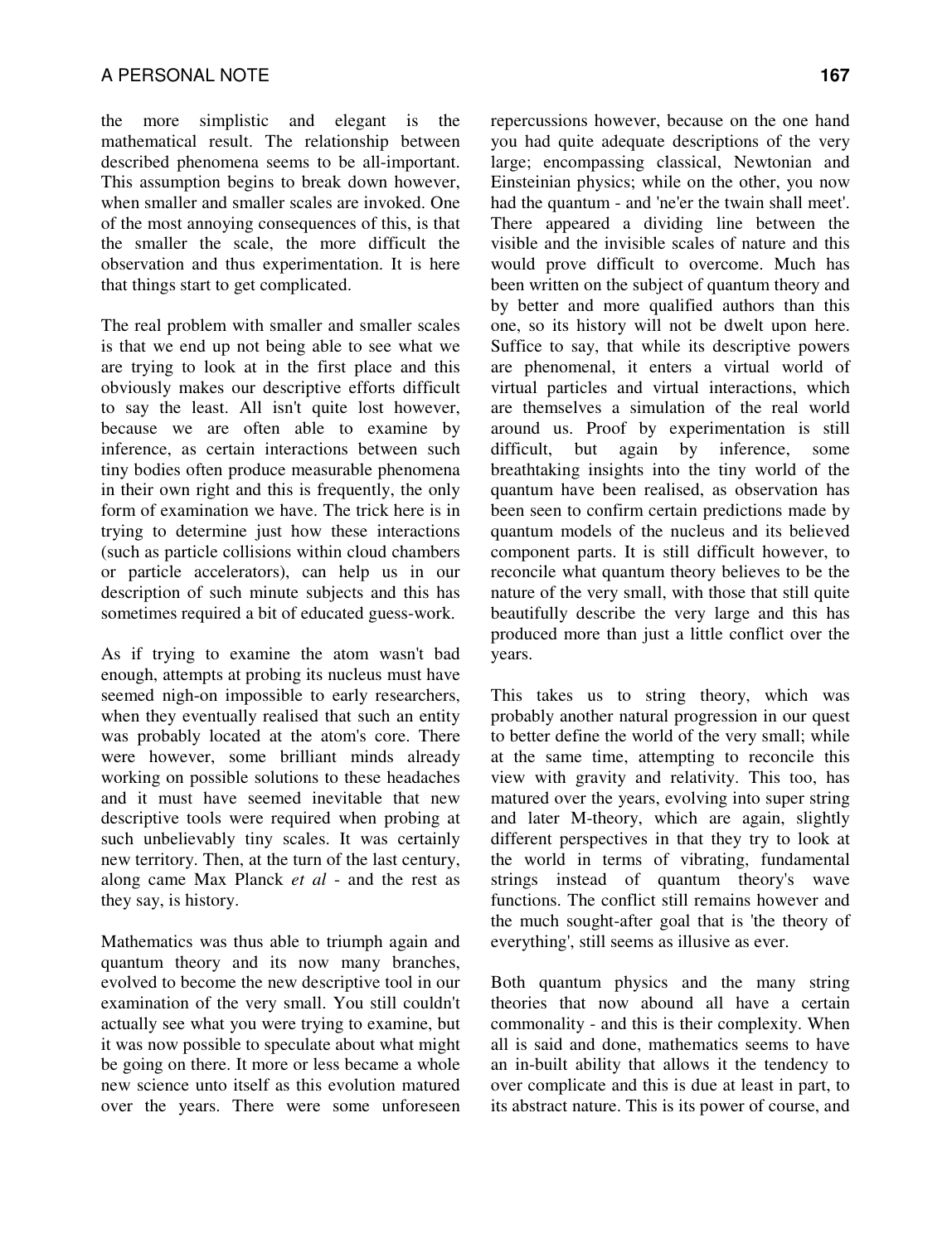it allows us to invent logically feasible 'other worlds', which are themselves, virtualities. This has given rise to such concepts as Heisenberg's Uncertainty Principle, the 'many worlds' interpretation of Hugh Everett and the multidimensional universe that is central to string theory.

This is not to say that these approaches do not work most of the time - because they clearly do, but there would seem to be some applications that appear to lead us into blind alleys, unless a certain amount of juggling is involved. The most elegant of theories are frequently the simplest (mathematically speaking); while it is often difficult to see the wood for the trees when we have to rely purely on abstract concepts that are approximations of the real world. In our search for the truth, is complexity a uniquely human trait and are we complicating matters simply because we have this in-built ability to do so?

As I sit here writing what will be the final chapter of this modest submission; 'Thompson' our four month old ginger tom, sits on what has become my 'cat and mouse' mat, chasing the cursor all over the monitor's screen. He's a bit of a wild thing that's for sure and his play is instinctively fine-tuning his hunting abilities that will soon turn him into a perfectly adapted carnivore. He may be just a domestic kitten, but he has all the same traits, skills and instincts of the big cats and my hands still show the teeth and claw marks to prove it.

As I sit here pondering the world and the universe around me, Thompson is doing exactly the same thing; testing out his environment and chasing everything that moves. He doesn't care that he's blocking my view of the monitor as I try to peer round him to check my spelling; he is more interested in whether or not he can catch that damn cursor and more importantly, whether or not he can eat it. He is oblivious to what we would call the more abstract concepts of the universe and our place in the scheme of things. His universe consists of his immediate surroundings and the prospective prey he tries to catch within it.

It is of course, all a matter of perspective. Thompson cannot possibly understand even the simplest abstract concept and nor should he be expected to. Evolution has gifted him with perfect adaptability for the (original) environment within which nature has placed him. Watching him play does however, make one wonder about our own abilities and whether or not we as a species have been gifted 'enough' to be able to fathom the mysteries of the universe around us. Thompson cannot possibly understand the complexities of our world and perhaps we too are not quite high enough up the evolutionary ladder to understand the finer working of the wider universe. Our grasp on this understanding has often been likened to the difference between us and the ants that seem to fascinate many a child while playing in the back garden. They can be seen scurry about their business, seemingly unaware that we are studying them at all and their understanding of us, is often used as the analogy to describe our own relationship with that big wide universe out there beyond our atmosphere. I would somewhat disagree with this however.

Evolution (accidental as it appears to be in our case), has provided us with the abilities of imagination, self consciousness and abstract thought and we are not only acutely aware of our surroundings, we can also recognise physical processes for what they are - and of course, their apparent cause and effect. This is what seems to separate us from the other animal species with which we share our world and we seem to try to find order in everything we examine. The realization that nature obeys specific physical laws is perhaps our most outstanding achievement and this has provided the impetus that has resulted in a catalogue of undeniably outstanding discoveries over the years. As a species we are however, extremely complex and this is reflected in our society and in our behaviour. We need only look to our politicians and our governments to see that if there is even the slightest possibility of complicating matters, then we will surely do so.

Our quest to unravel these natural laws has on the most part been successful, but this uniquely human trait of over-complication makes its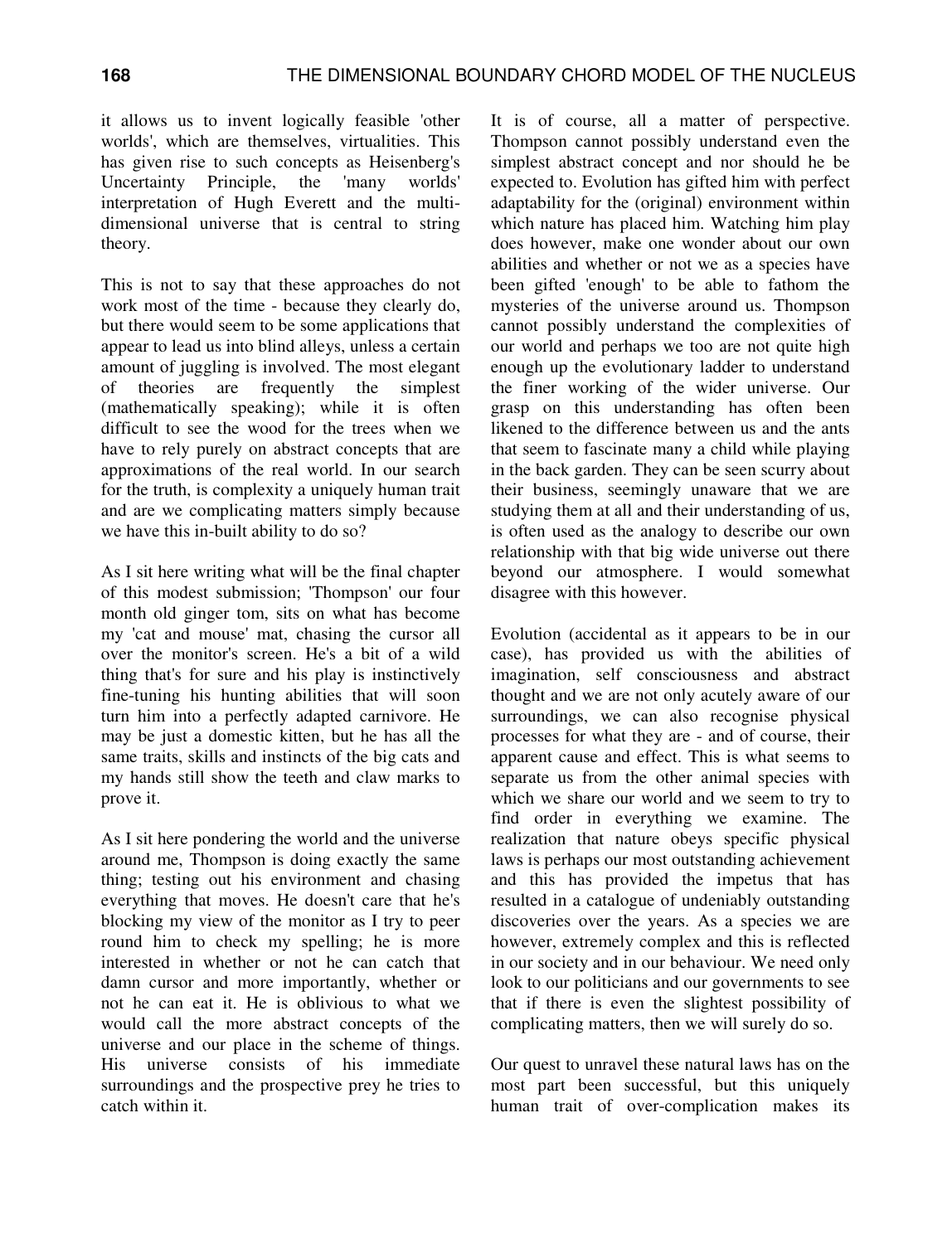presence felt here too. We look at the universe around us and witness what appear to be overtly complex systems at work and in response; we tend to invent overtly complex explanations in our attempt to fully understand what is going on. As discussed at the beginning of this submission, there is little doubt that the route to such an understanding will be mathematical, as this wondrous invention of ours has all the scope and the power with which to paint the best possible descriptive picture of the world around us. We notice however that certain theories (that have themselves been proven time and time again), do not seem to 'fit' elsewhere within this overall descriptive endeavour. Surely, if a theory such as 'General Relativity' is really that good at being able to predict the effects of 'the very large' and similarly if 'Quantum Theory' is successful in its description of the 'very small'; then why, do they still appear to be at odds with each other for most of the time. This has become a real and serious headache within the scientific community and it was a headache that just didn't want to go away. 'String Theory' on the other hand, was rather like a side-step; a new perspective that attempted to reconcile two very different trains of thought. It was aiming in the right direction; a slightly different way of looking at things, but it has become even more complex than the ideas it was trying to replace.

We shouldn't forget that although we try to emotionally detach ourselves from our theories and claim that it is the non-biased logic of our descriptions that determine success or failure; our quest is still a very human one and is fraught with human frailties. The very theories that attempt to describe the world are also part of the individual or group that devised them and therefore firmly attached to personalities - and personalities often clash (and in public too) as theories slog it out to gain supremacy. There is another important factor that cannot be overlooked and this is the question of 'funding'. We live in a world run by accountants and financial implications are often an over-riding consideration, even in research. Vast sums of money are involved here and the possible incentives are difficult to ignore. There is little wonder then, that Peter Woit has been so 'graphic' with his criticism in his book *"Not Even Wrong"*, first mentioned on page 3 of this submission. The theories that win through in the end, may not necessarily be the best as far as our quest for the truth is concerned, for acceptance can often be more to do with who shouts the loudest and whose reputation is deemed to carry the most weight. We all think of our children as the best looking on the block and we will fight 'tooth and nail' rather than accept that our neighbour's kids are prettier. We are after all, complicated, emotional, fallible human beings whether we like the idea or not, although there will be many out there who will always disagree.

The 'quark model' has been with us for longer than I have and some would consider it blasphemy to question such a stalwart of particle physics. The evidence *'for'* however, is extremely sparse and is theoretical rather than experimental. The behaviour of these sub atomic particles is strange to say the least and their supposed characteristic of 'fractional' charge seems to contradict the 'whole number' philosophy of the quantum without offering any real justification. The complexity of the quark model is also compounded by the invention of the 'gluon' in order to explain some of the more uncomfortable traits that the quark seems to exhibit and one is reminded of that little ditty about those *'bigger fleas that have smaller fleas upon their backs to bite them'*. This is again, all a matter of perspective and the big question we should be asking ourselves, is whether or not we can be absolutely certain we are facing in the right direction to begin with as we attempt to formulate such descriptions of the world. If one's direction is wrong in the first place, this will inevitably lead down blind alleys and one's journey will be full of stops and turns and back-tracking, that get more and more complicated all the time. It should of course, be a simple route from 'a' to 'b', but it seems far easier to add new components to an existing theory than to throw it aside and start again; but beware, there is always this consequence of compounded complexity.

There is also the problem of convention to contend with and this can often be an